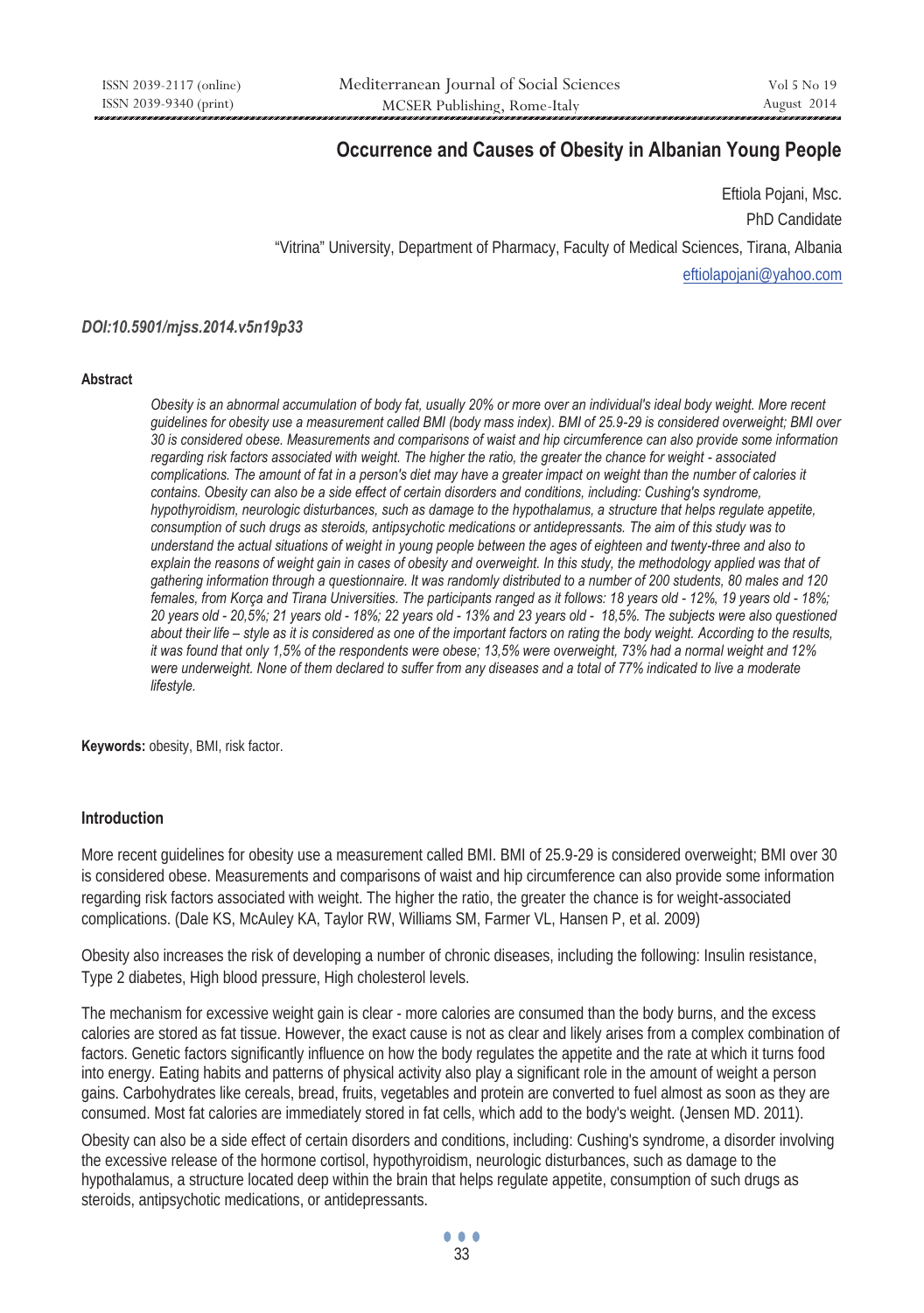| ISSN 2039-2117 (online) | Mediterranean Journal of Social Sciences | Vol 5 No 19 |
|-------------------------|------------------------------------------|-------------|
| ISSN 2039-9340 (print)  | MCSER Publishing, Rome-Italy             | August 2014 |
|                         |                                          |             |

Diagnosis of obesity is made possible by observation and by comparing the patient's weight to ideal weight charts. (Schauer PR, Kashyap SR, Wolski K, 2012).Many doctors and obesity researchers refer to the body mass index (BMI), which uses a height-weight relationship to calculate an individual's ideal weight and personal risk of developing obesityrelated health problems.

### **Methods**

In order to understand the actual situation according to body weight, a questionnaire was compiled and randomly distributed to a number of 200 students, 80 males and 120 females, from Korça and Tirana Universities.

The participants ranged as it follows: 18 years old - 12%, 19 years old - 18%; 20 years old - 20,5%; 21 years old - 18%; 22 years old - 13% and 23 years old - 18,5%. The participants' age range is represented in the following chart: (Chart 1)



### Chart 1

The BMI is a statistical measurement derived from our height and weight. Although it is considered to be a useful way to estimate healthy body weight, it does not measure the percentage of body fat. (Seagle HM, Strain GW, Makris A, Reeves RS, 2009). The BMI measurement can sometimes be misleading - a muscleman may have a high BMI but much less fat than an unfit person whose BMI is lower. However, in general, the BMI measurement can be a useful indicator for the 'average person'.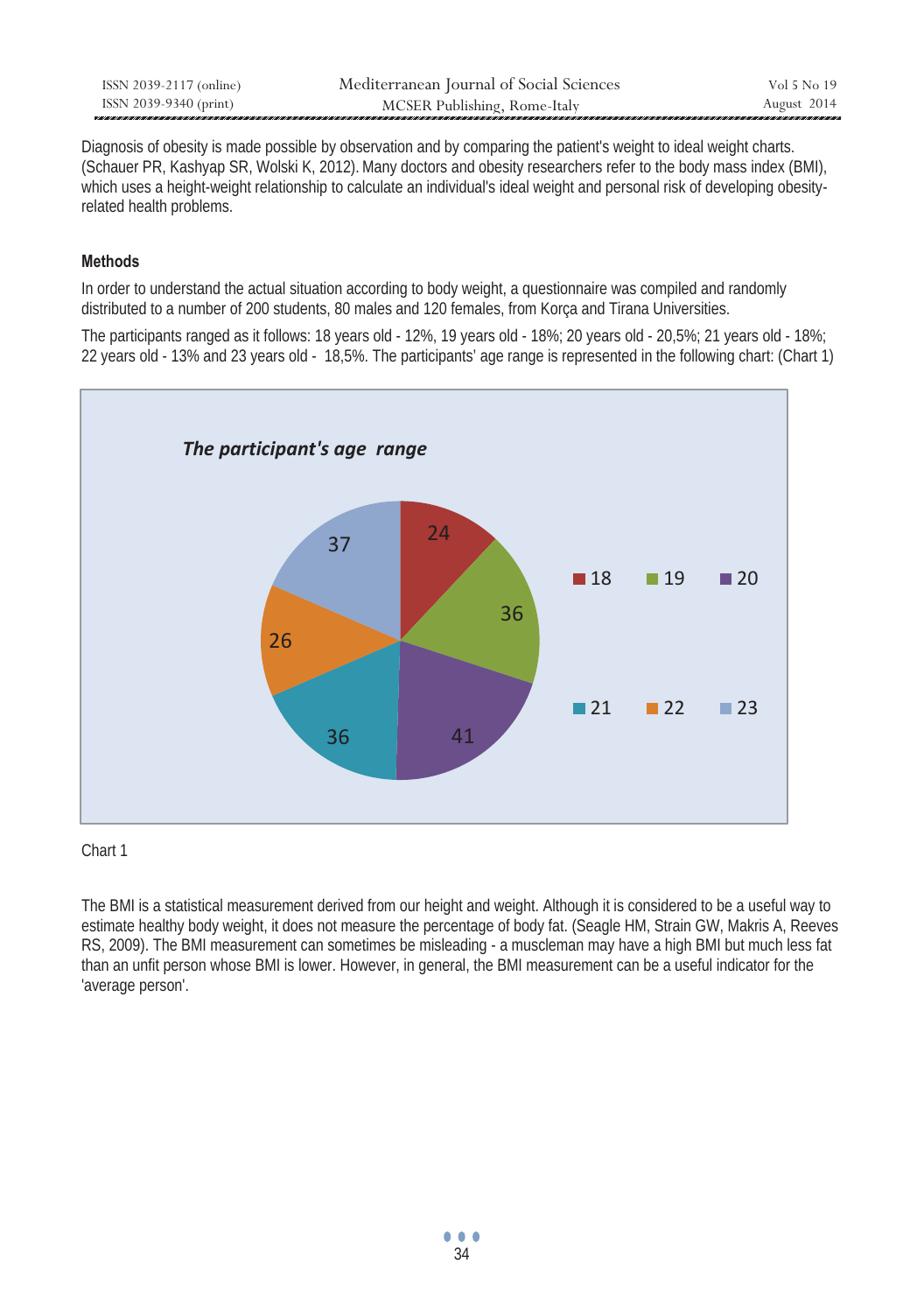

Graphic 1

### **Procedure**

The method of measuring the BMI helped me to observe and study the obesity of 200 students. The analysis of the collected data led to these results: the value of BMI for 12% of the surveyed was lower or equal to 18,5; 73% of them resulted to have a BMI varying from 18,5 to 24,9; 13,5% of the students appeared to have 25 to 29, 9 BMI value and only 1.5% of them resulted to have a value of 30 to 34,9 BMI.

Thus, about 140 subjects resulted to have normal BMI value and only 3 individuals were found to be obese. (Graphic 1).

In this study the students were also asked about other reasons for consuming food despite being hungry, and it was noticed that 15 out of 200 students consumed food only when they were upset, 23 of them when being stressed, 35 students because of fatigue, 36 of them were for all the reasons above and 91 of them consumed just for being hungry.

These results are presented in the following chart: (Chart 2)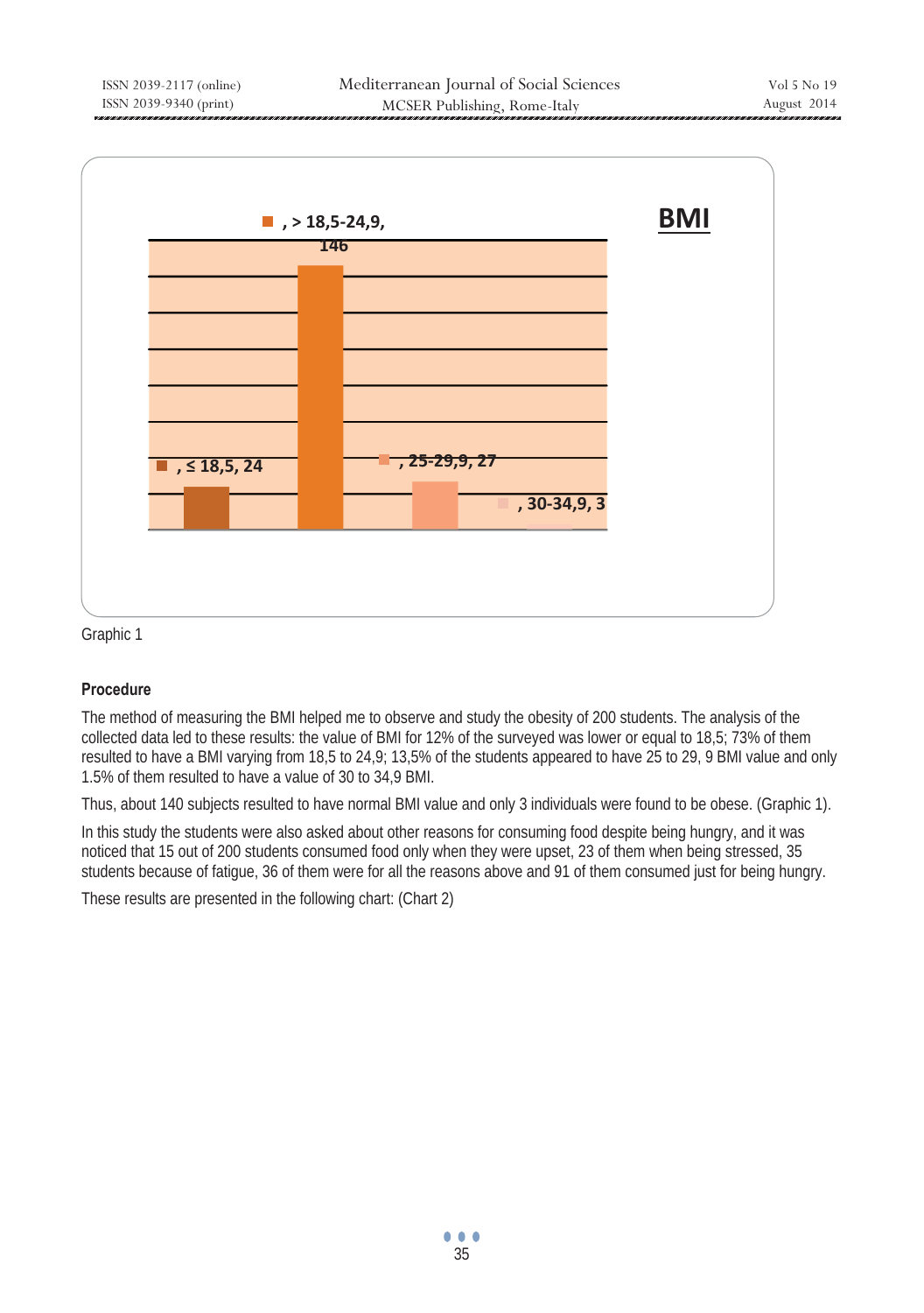



## **Obesity and eating frequency**

Eating frequency has become a fundamental component of most weight loss diets. Many of the current dietary plans have replaced the historical dietary recommendation to eat 3 large meals/d with a more frequent eating strategy that includes consuming smaller amounts of food every 2–3 h, 4–6 times/d. Increased eating frequency has been postulated to increase metabolism, reduce hunger and food cravings, improve glucose and insulin control and reduce body weight and body fat storage, making it an enticing dietary strategy for weight loss and/or the maintenance of a healthy body weight (Wadden TA, Volger S, Sarwer DB, 2011).

Graphic 2 presents the results about students eating frequency. From the data collected, it was concluded that 12 students consumed food every 2 hours; 79 out of 200 students consumed food every 4 hours and 109 students ate food every 6 hours. So, only a very small number of them ate more than 4 or 5 meals a day and 54,5% of students consumed no more than 3 meals a day. (Graphic 2).



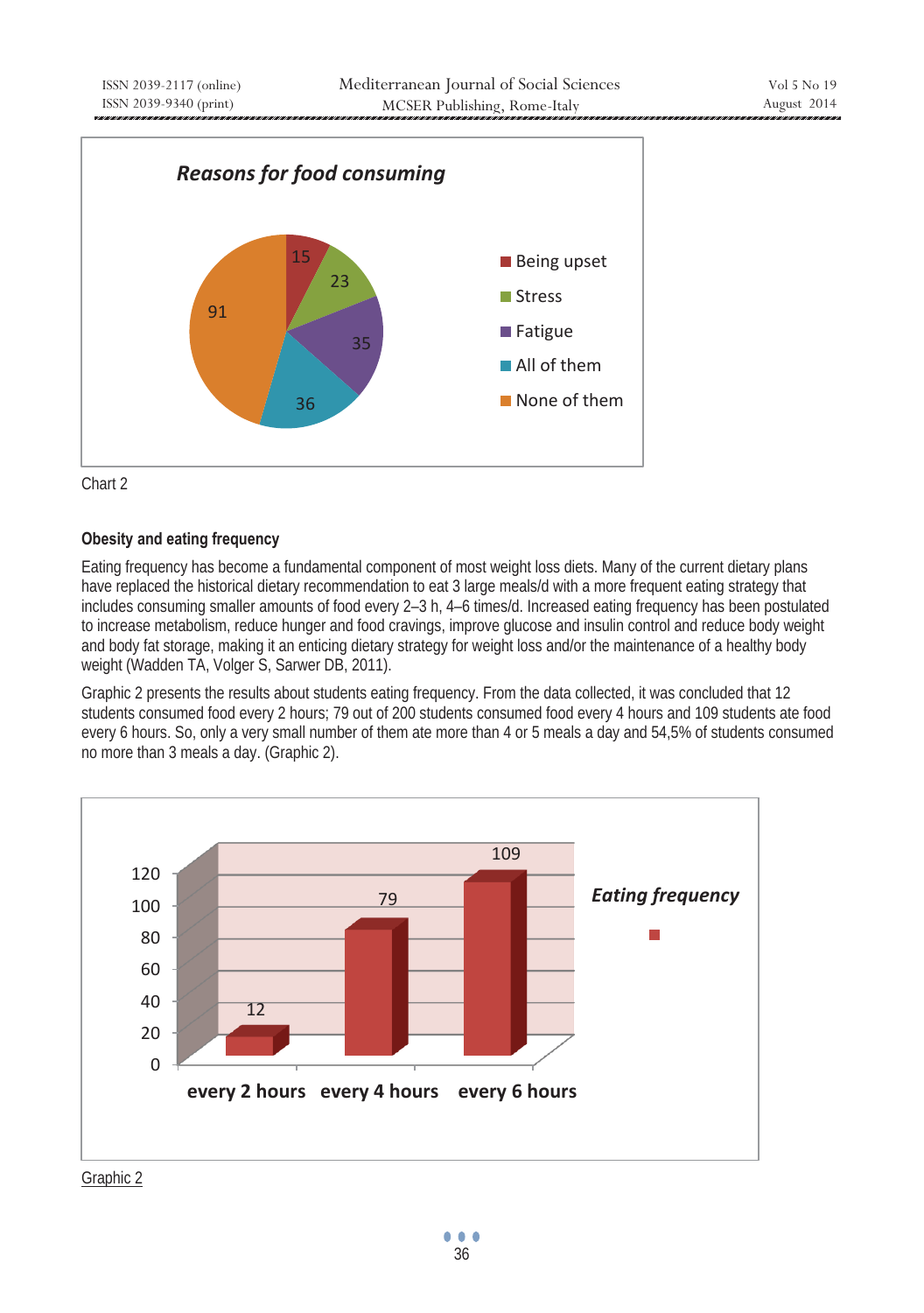| ISSN 2039-2117 (online) | Mediterranean Journal of Social Sciences | Vol 5 No 19 |
|-------------------------|------------------------------------------|-------------|
| ISSN 2039-9340 (print)  | MCSER Publishing, Rome-Italy             | August 2014 |

Eating breakfast and its role in obesity is another point analyzed in this study. It is one of the most effective ways to stimulate our metabolism, have more energy, or lose weight. (Schurgin, S., and R. D.Siegel. 2003). Everyone should strive for an increased metabolism, which can be achieved through exercise and eating regularly (Aronne, L. J., and K. R. Segal. 2003). All the latest diets encourage 3 small meals a days with snacks in between to prevent cravings and binge eating (Bell, S. J., and G. K. Goodrick 2002).

The collected data indicated that 64 out of 200 surveyed subjects always consumed breakfast; 104 of them had breakfast sometimes and only 32 students never consumed breakfast. (Graphic3)



### Graphic 3

The study also analyzed the latest time of the day for the last meal consumption and it was shown that for 65 (32,5%) of the students the 21.00 o'clock was dinner consumption time and only 12 students consumed their dinner at 18 .00 o'clock. The detailed figures about the distribution of the consumption meals time are presented in graphic 4.



Graphic 4

With the arrival of televisions, computers, video games, remote controls, washing machines, dish washers and other modern convenience devices, the majority of people are leading a much more sedentary lifestyle compared to their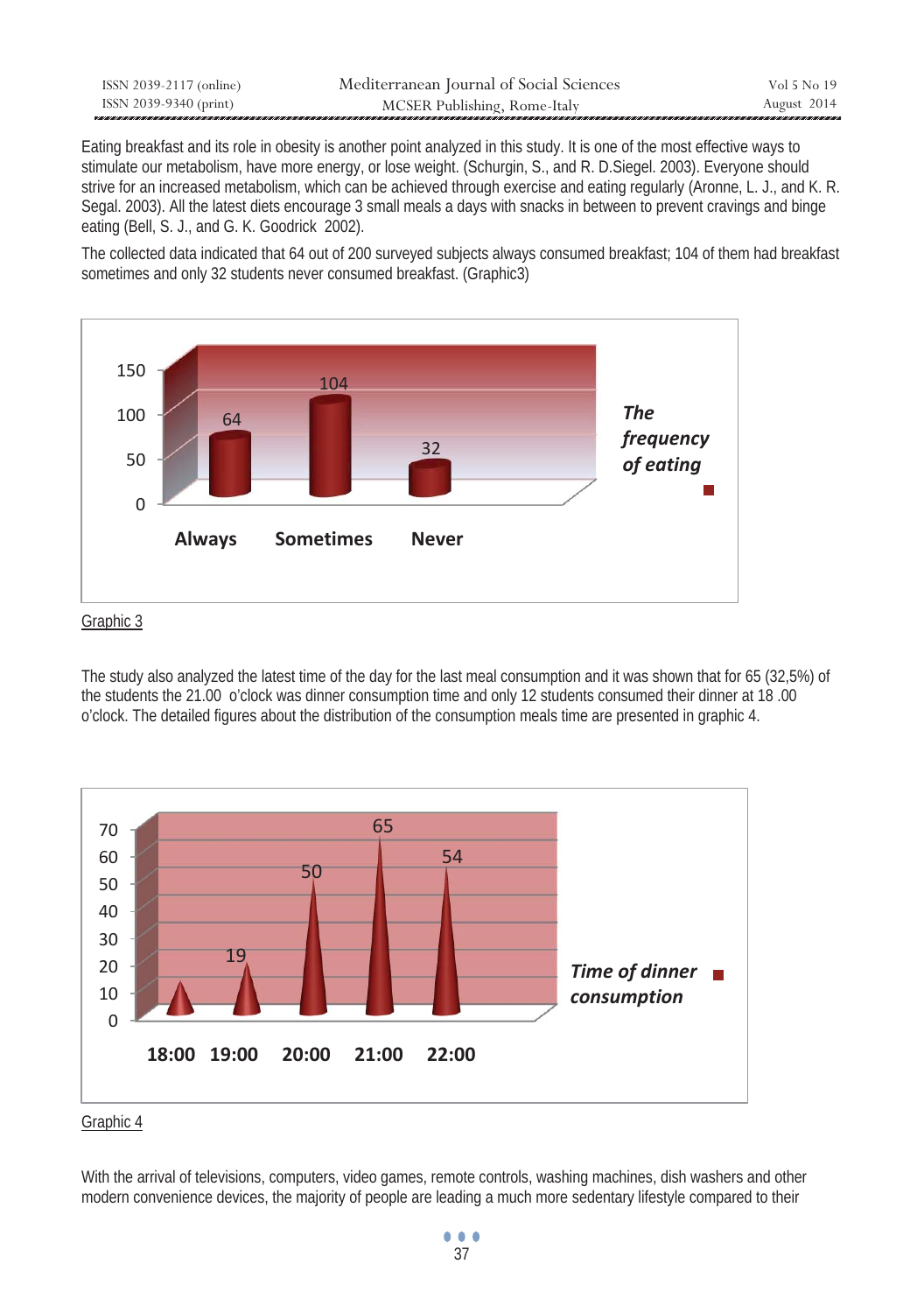| ISSN 2039-2117 (online) | Mediterranean Journal of Social Sciences | Vol 5 No 19 |
|-------------------------|------------------------------------------|-------------|
| ISSN 2039-9340 (print)  | MCSER Publishing, Rome-Italy             | August 2014 |

parents and grandparents (Shekelle, P. G., M. L. Hardy, S. C. Morton, 2003). The less you move around, the fewer calories you burn. However, this is not only a question of calories. (Brudnak, M. A. 2002). Physical activity has an effect on how your hormones work, and hormones have an effect on how your body deals with food. (Colquitt, J., A. Clegg, M. Sidhu, and P. Royle, 2003).



Graphic 5

The subjects were also asked about their lifestyle and it resulted that 154 out of 200 students considered theirs a moderate lifestyle, i.e. their physical activity included only everyday walking. (Graphic 5)

### **Results**

Obesity means having too much body fat. It is not the same as being overweight, which means weighing too much. A person may be overweight from extra muscle, bone or water, as well as from having too much fat (Pirozzo, S., C. Summerbell, C. Cameron, and P. Glasziou. 2002). According to the results, it was found that only 1,5% of the respondents were obese; 13,5% were overweight, 73% had a normal weight and 12% were underweight. None of them declared to suffer from any diseases and a total of 77% indicated to live a moderate lifestyle. As for the eating frequency, about half of the students (54,5%) consumed no more than 3 meals a day and the latest hour for the last meal of the day was found to be the 21.00 o'clock.

This figure stands for 32,5 % of the students. About breakfast eating frequency, it was found that it was not eaten regularly but only sometimes by a considerable number of students (104). It was clearly noticed that most of the Albanian students from the age of 18 to 23 were not suffering from obesity though they had little activity in their lifestyle.

### **References**

Aronne, L. J., and K. R. Segal. (2003) "Weight Gain in the Treatment of Mood Disorders." Journal of Clinical Psychiatry 64, Supplement 8:22-29.

Bell, S. J., and G. K. Goodrick. (2002) "A Functional Food Product for the Management of Weight." Critical Reviews in Food Science and Nutrition 42: 163-178.